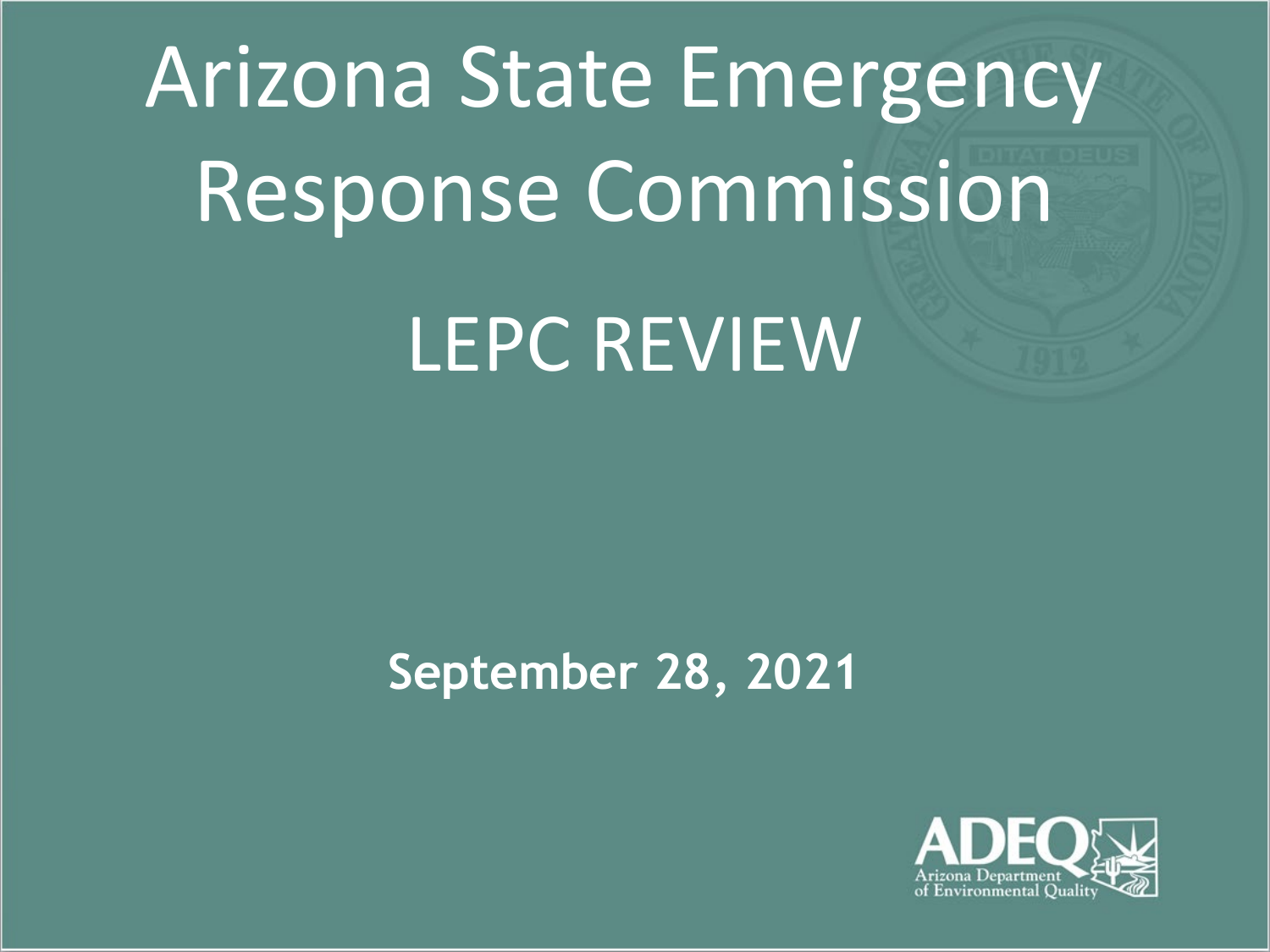## LEPC Meeting Status 2021 Annually Minimum



| <b>LEPC</b>                  | 1 <sup>st</sup> Quarter | 2 <sup>nd</sup> Quarter | 3rd Quarter | 4 <sup>th</sup> Quarter                       |
|------------------------------|-------------------------|-------------------------|-------------|-----------------------------------------------|
| Apache (Semi-Annually)       |                         | 4/14/2021               |             | Required to be<br>scheduled per bylaws        |
| Cochise (Semi-Annually)      | 2/18/2021               | 6/17/2021               | 8/19/2021   | 10/21/2021                                    |
| Coconino (quarterly)         | 1/13/2021               | No Quorum               | 8/11/2021   | 11/10/2021                                    |
| Gila (Semi-Annually)         | 3/31/2021               |                         | 8/11/2021   | 11/17/2021                                    |
| Graham (Quarterly)           | No meeting              | No Meeting              | No Meeting  | Required to be<br>scheduled under ARS         |
| Greenlee (Quarterly)         | No meeting              | No Meeting              | No Meeting  | Required to be<br>scheduled under ARS         |
| La Paz (Annual)              |                         |                         |             | 10/18/2021<br>(tentative)                     |
| Maricopa (Semi-<br>Annually) | 3/17/2021               | 6/16/2021               | 9/15/2021   |                                               |
| Mohave (Quarterly)           | 1/21/2021               | 6/2/2021                | No Quorum   | <b>Required to be</b><br>scheduled per bylaws |
| Navajo (Quarterly)           | 1/14/2021               | 4/8/2021                | 8/17/2021   | 10/26/2021                                    |
| Pima (Quarterly)             | 1/13/2021               | 4/14/2021               | 7/14/2021   | 10/13/2021                                    |
| Pinal (Quarterly)            | No meeting              | No meeting              | 8/5/2021    | 11/4/2021 (tentative)                         |
|                              | $2/18/2021$             | 5/27/2021               | 2/10/2021   | 11/18/2021                                    |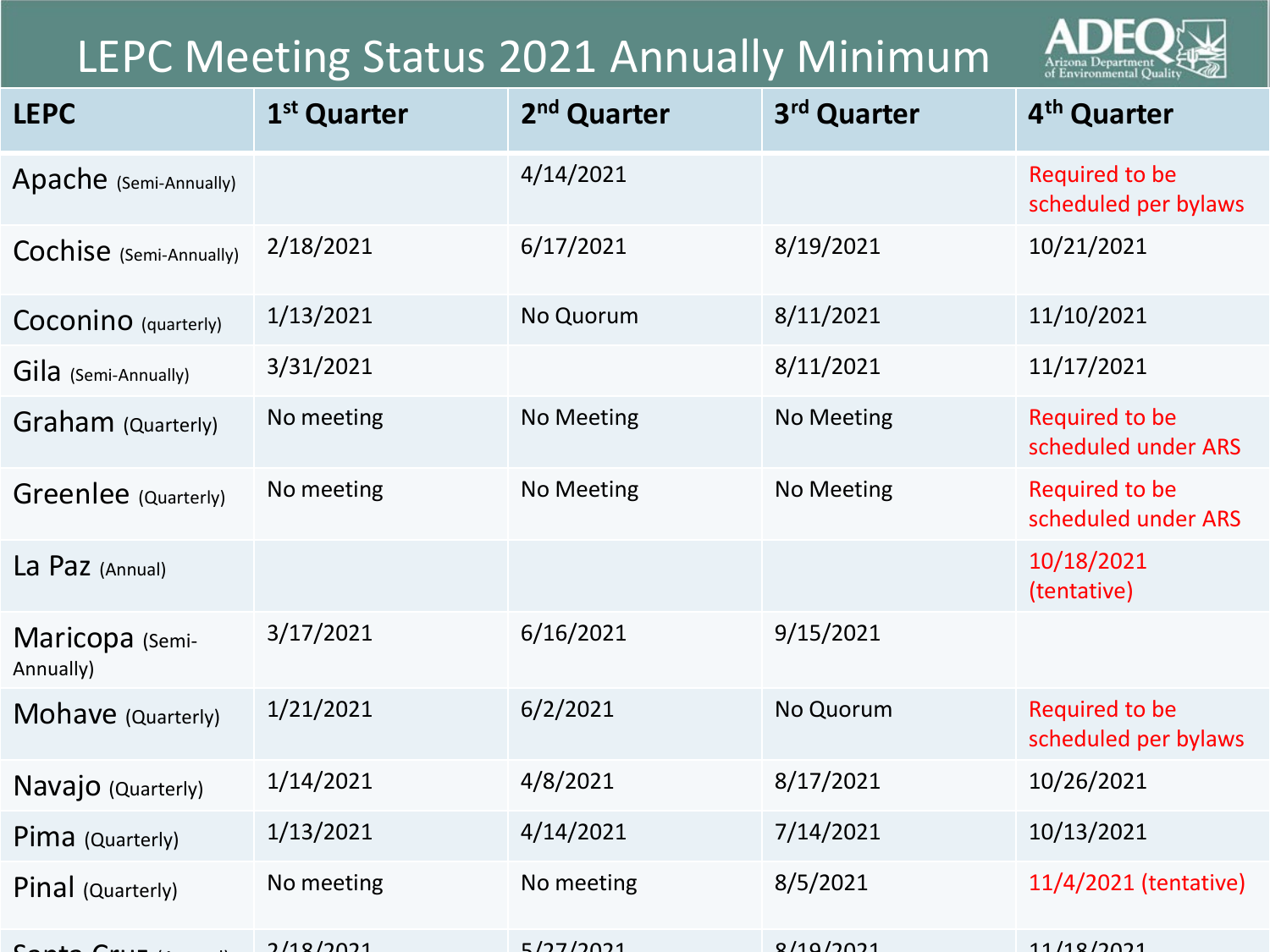## LEPC Meeting Status 2021 Annually Minimum



| <b>LEPC</b>          | 1 <sup>st</sup> Quarter | 2 <sup>nd</sup> Quarter | 3rd Quarter | 4 <sup>th</sup> Quarter               |
|----------------------|-------------------------|-------------------------|-------------|---------------------------------------|
| Yavapai (Quarterly)  | None                    | None                    | None        | Required to be<br>scheduled under ARS |
| Yuma (Semi-Annually) | 2/11/2021               | 6/10/2021               | 8/12/2021   |                                       |
|                      |                         |                         |             |                                       |
|                      |                         |                         |             |                                       |
|                      |                         |                         |             |                                       |
|                      |                         |                         |             |                                       |
|                      |                         |                         |             |                                       |
|                      |                         |                         |             |                                       |
|                      |                         |                         |             |                                       |
|                      |                         |                         |             |                                       |
|                      |                         |                         |             |                                       |
|                      |                         |                         |             |                                       |
|                      |                         |                         |             |                                       |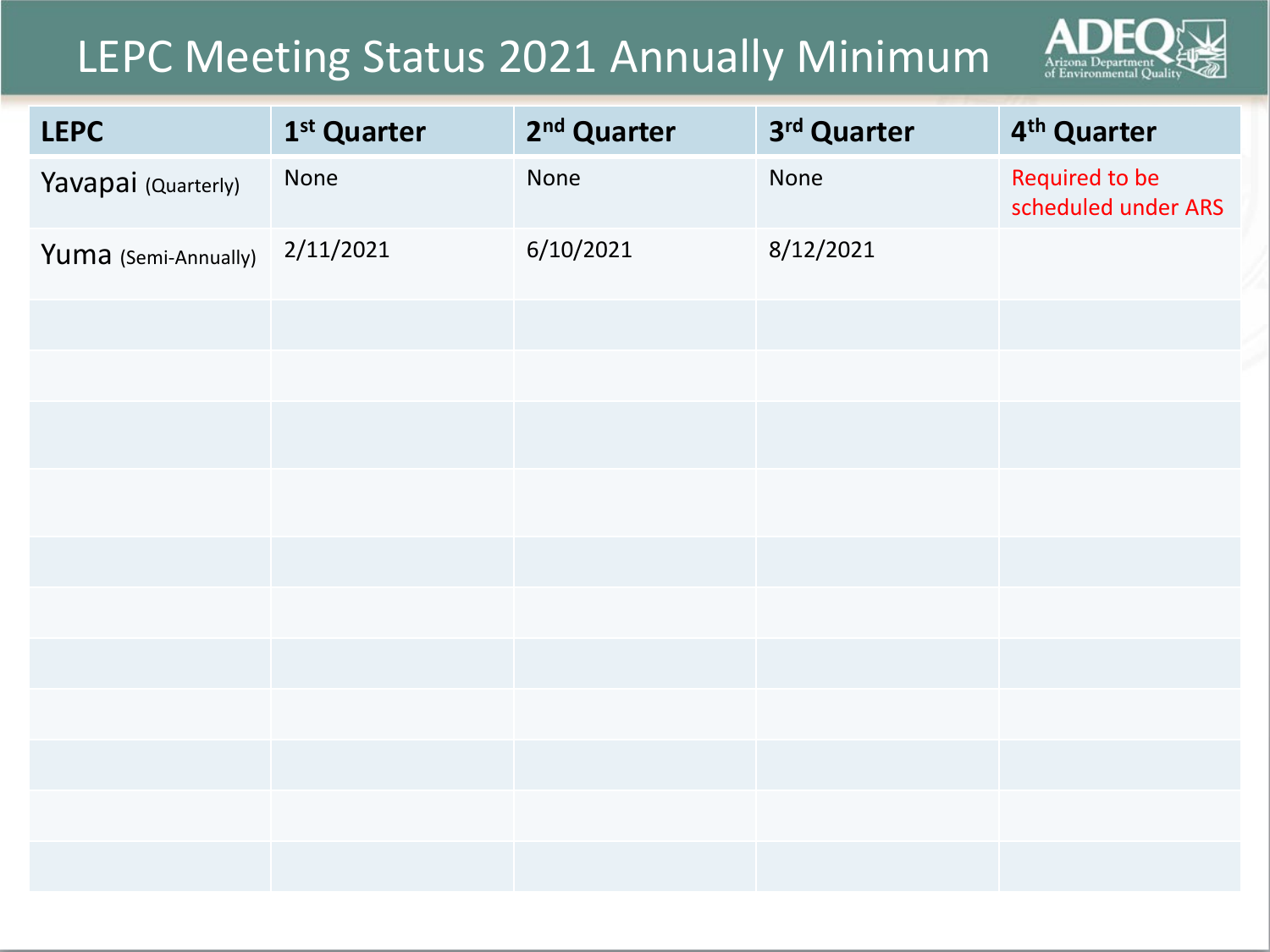# LEPC Biennial Exercise



| <b>LEPC</b> | 2021              | 2022       | 2023       |
|-------------|-------------------|------------|------------|
| Apache      | Pending NLT 12/21 |            | <b>Due</b> |
| Cochise     |                   | <b>Due</b> |            |
| Coconino    | 1/13/2021         |            | <b>Due</b> |
| Gila        | 3/31/2021         |            | <b>Due</b> |
| Graham      | Pending NLT 12/21 |            | <b>Due</b> |
| Greenlee    | Pending NLT 12/21 |            | <b>Due</b> |
| La Paz      | 8/12/2021         |            | Due        |
| Maricopa    | Pending NLT 12/21 |            | <b>Due</b> |
| Mohave      | Pending NLT 12/21 |            | <b>Due</b> |
| Navajo      |                   | <b>Due</b> |            |
| Pima        | Pending NLT 12/21 |            | <b>Due</b> |
| Pinal       |                   | <b>Due</b> |            |
| Santa Cruz  | Pending NLT 12/21 |            | <b>Due</b> |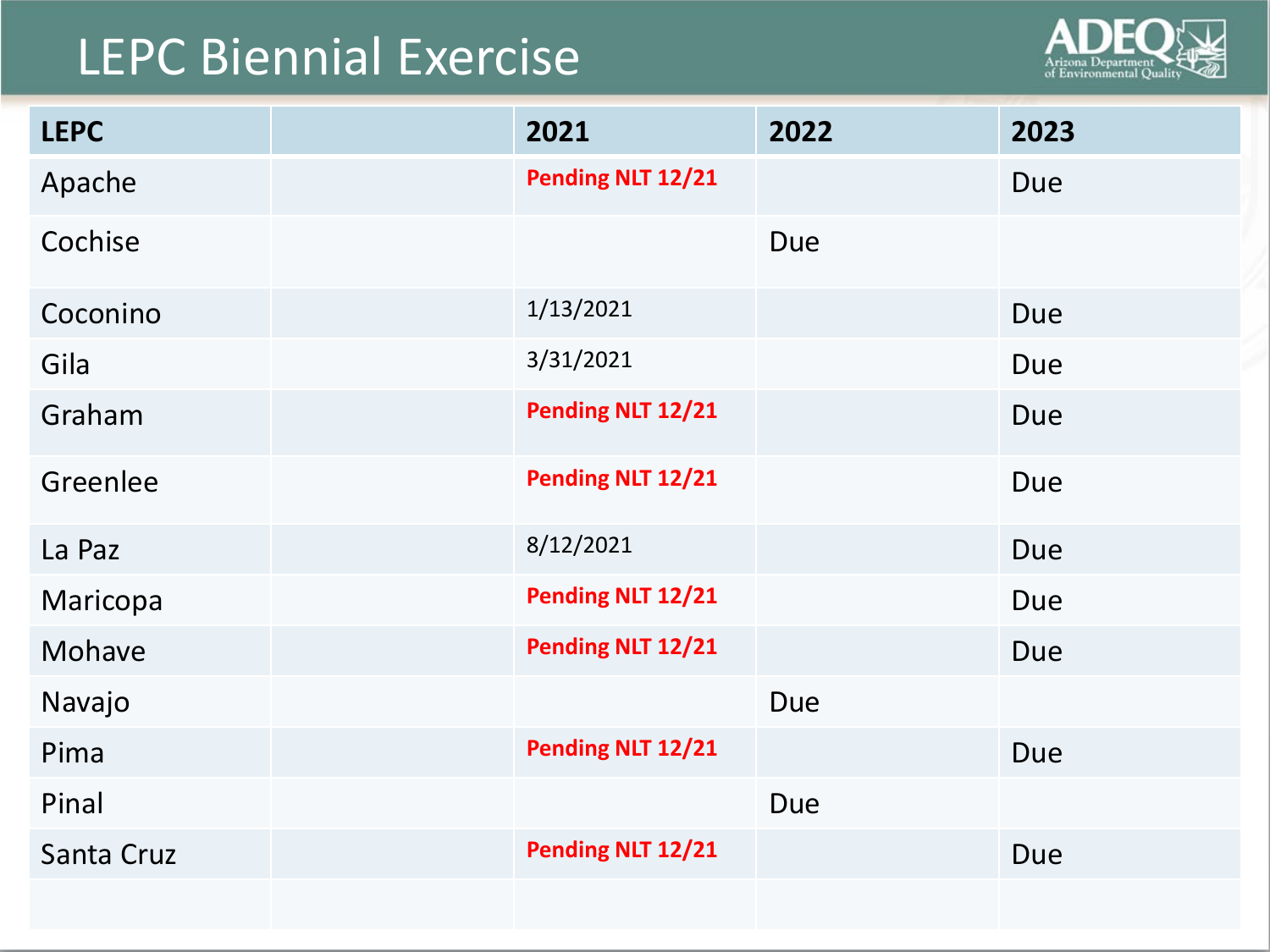## LEPC Biennial Exercise



| <b>LEPC</b> | 2021              | 2022 | 2023 |
|-------------|-------------------|------|------|
| Yavapai     | Pending NLT 12/21 |      | Due  |
| Yuma        |                   | Due  |      |
|             |                   |      |      |
|             |                   |      |      |
|             |                   |      |      |
|             |                   |      |      |
|             |                   |      |      |
|             |                   |      |      |
|             |                   |      |      |
|             |                   |      |      |
|             |                   |      |      |
|             |                   |      |      |
|             |                   |      |      |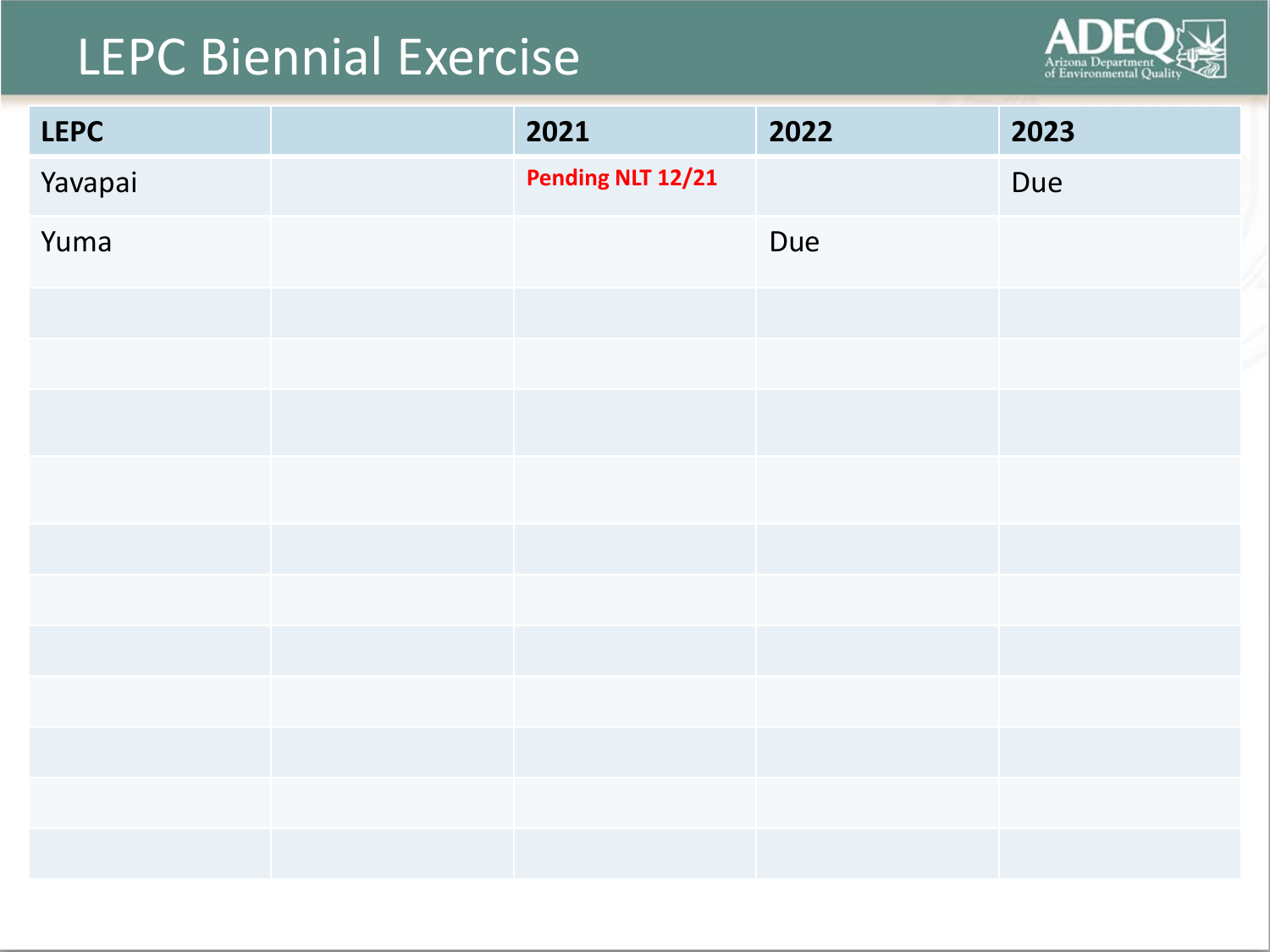#### LEPC Emergency Response Plan Compliance Status 2021 Due 8/1/2021



| <b>LEPC</b> | <b>Received</b> | <b>Reviewed</b> | <b>Returned for</b><br><b>Updates</b> | <b>Approved</b> |
|-------------|-----------------|-----------------|---------------------------------------|-----------------|
| Apache      | 8/5/2021        | 8/17/2021       |                                       | 9/17/2021       |
| Cochise     | 8/5/2021        | 8/25/2021       | Due 10/31/2021                        |                 |
| Coconino    | 8/2/2021        | 8/24/2021       |                                       | 9/17/2021       |
| Gila        | 8/10/2021       | 9/3/2021        | Due 10/31/2021                        |                 |
| Graham      | 7/26/2021       | 8/11/2021       | Due 10/31/2021                        |                 |
| Greenlee    | 7/13/2021       | 8/11/2021       | Due 10/31/2021                        |                 |
| La Paz      | 7/20/2021       | 9/3/2021        |                                       | 9/17/2021       |
| Maricopa    | 8/2/2021        | 8/26/2021       |                                       | 9/17/2021       |
| Mohave      | 8/2/2021        | 8/26/2021       |                                       | 9/17/2021       |
| Navajo      | 7/14/2021       | 7/14/2021       |                                       | 9/17/2021       |
| Pima        | 8/2/2021        | 8/30/2021       |                                       | 9/17/2021       |
| Pinal       | 8/10/2021       | 8/10/2021       | Due 10/31/2021                        |                 |
| Santa Cruz  | 8/2/2021        | 8/3/2021        |                                       | 9/17/2021       |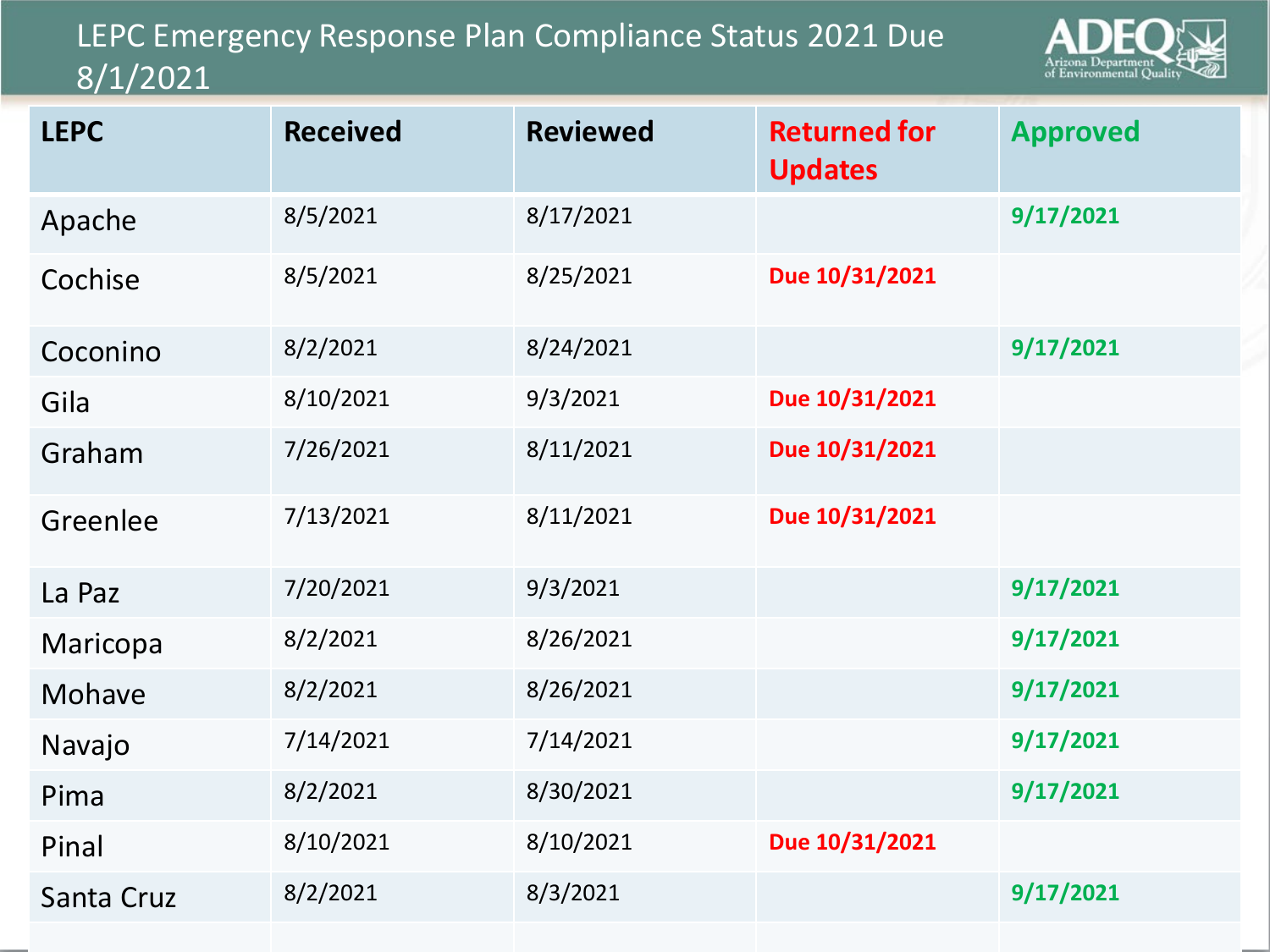#### LEPC Emergency Response Plan Compliance Status 2021 Due 8/1/2021



| <b>LEPC</b> | <b>Received</b> | <b>Reviewed</b> | <b>Returned for</b><br><b>Updates</b> | <b>Approved</b> |
|-------------|-----------------|-----------------|---------------------------------------|-----------------|
| Yavapai     | 8/5/2021        | 8/30/2021       |                                       | 9/17/2021       |
| Yuma        | 8/19/2021       | 9/9/2021        |                                       | 9/17/2021       |
|             |                 |                 |                                       |                 |
|             |                 |                 |                                       |                 |
|             |                 |                 |                                       |                 |
|             |                 |                 |                                       |                 |
|             |                 |                 |                                       |                 |
|             |                 |                 |                                       |                 |
|             |                 |                 |                                       |                 |
|             |                 |                 |                                       |                 |
|             |                 |                 |                                       |                 |
|             |                 |                 |                                       |                 |
|             |                 |                 |                                       |                 |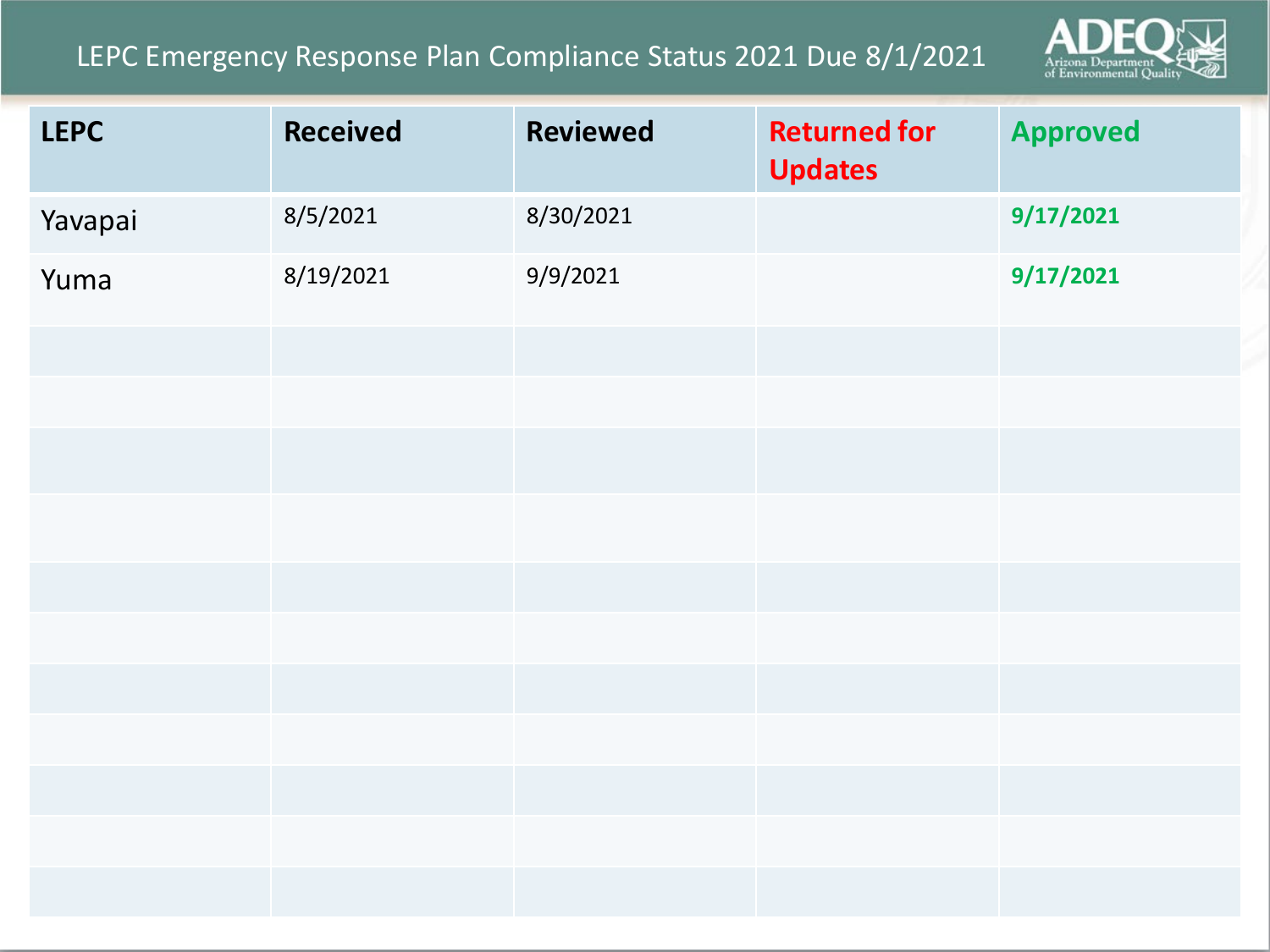### Bylaw Review



| <b>LEPC</b> | <b>Received</b> | <b>Reviewed</b> | <b>Status</b>            | <b>Final received</b> |
|-------------|-----------------|-----------------|--------------------------|-----------------------|
| Apache      | 9/7/2021        | 9/7/2021        | Returned for updates     | <b>Pending</b>        |
| Cochise     | 8/19/2021       | 8/19/2021       | Returned for updates     | <b>Pending</b>        |
| Coconino    | 9/17/2021       | 9/20/2021       | Returned for updates     | <b>Pending</b>        |
| Gila        | 9/20/2021       | 9/20/2021       | Returned for updates     | <b>Pending</b>        |
| Graham      | Not submitted   |                 |                          |                       |
| Greenlee    | Not submitted   |                 |                          |                       |
| La Paz      | 9/14/2021       | 9/14/2021       | Returned for updates     | <b>Pending</b>        |
| Maricopa    | 9/7/2021        | 9/20/2021       | Returned for updates     | <b>Pending</b>        |
| Mohave      | 9/2/2021        | 9/2/2021        | No changes               | 9/2/2021              |
| Navajo      | 8/16/2021       | 8/16/2021       | No changes               | <b>Pending</b>        |
| Pima        | 7/14/2021       | 7/14/2021       | Returned for updates     | <b>Pending</b>        |
| Pinal       | 9/7/2021        | 9/7/2021        | No changes               | 9/7/2021              |
| Santa Cruz  | 9/9/2021        | 9/9/2021        | Returned for<br>updates. | <b>Pending</b>        |